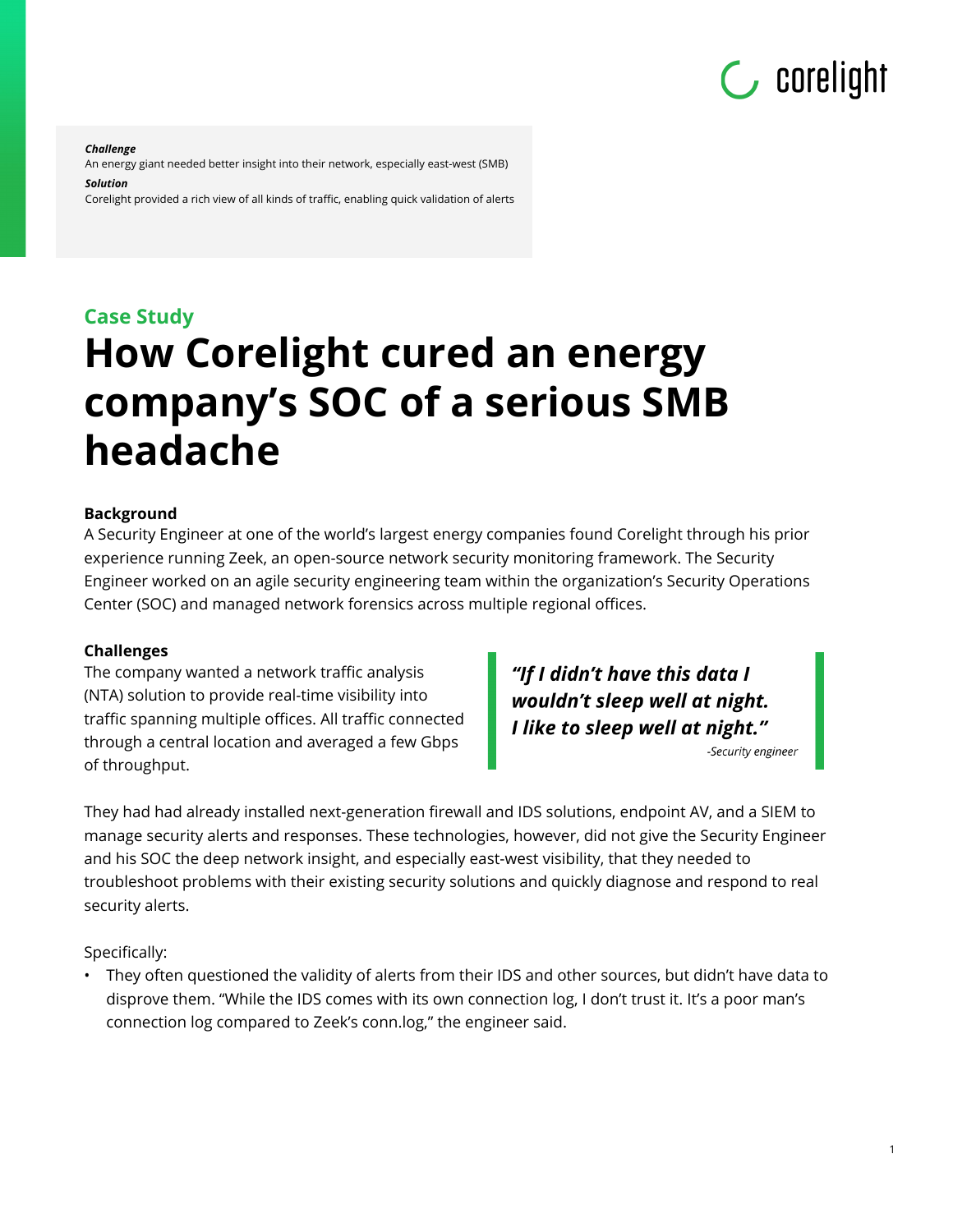• Incident responders could not quickly answer key questions using existing logs. He noted his firewall connection logs were mediocre for protocol analysis and that NetFlow also failed them, citing its inability, for example, to identify that someone has started a new SSH daemon on a machine and is actively using it.

#### **Solution**

In selecting a vendor to help them address these challenges they established a number of solution requirements:

- Comprehensive network visibility: solution must provide actionable insight across all network protocols, with emphasis on protocols common in east-west traffic, like SMB traffic.
- Easy setup and operation: solution must offer easy, fast setup and require no ongoing maintenance.
- SIEM integration: solution must automatically export network visibility data to a SIEM solution.

The Security Engineer's familiarity with and trust in the power of the open-source Zeek framework made vendor selection simple given Corelight's unmatched Zeek expertise (Zeek's inventor and key-contributors founded Corelight).

"Before Zeek it was all speculation," he remarked. "I pride myself on being able to know my environment and it would eat at me if I couldn't."

Under the hood, Corelight's network traffic analysis capabilities come from a specialized Zeek engine, hardened and optimized for enterprise environments and supporting peak analysis throughput speeds that are up to 10x faster than what's achievable in open-source implementations of Zeek.

The company evaluated Corelight's AP 1000 Sensor, which can ingest traffic from an optical tap, SPAN port, or packet broker and can reliably scale its analysis to 10 Gbps of throughput. The Zeek logs it generates are neatly organized by protocol and comprise hundreds of data fields that

# "If I didn't have this data I<br>wouldn't sleep well at night.<br>I like to sleep well at night."

comprehensively summarize each event on the network in specific actionable detail. Additionally, Corelight can export these logs to a range of storage and analytic tools, such as Amazon S3 or SIEM solutions like Splunk, Chronicle or Elastic.

## **Results**

## *Setup and configuration*

When asked to describe the difficulty of setting up the Corelight Sensor, the Security Engineer laughed.

"It was dead simple to set up. In fact, my SIEM support contact was genuinely surprised when Corelight's logs 'magically' flowed to their instance 'pre-cooked'. He thought it would require extra work to ingest, but the sensor comes pre-installed with the package to do that, right out of the box. It was flawless."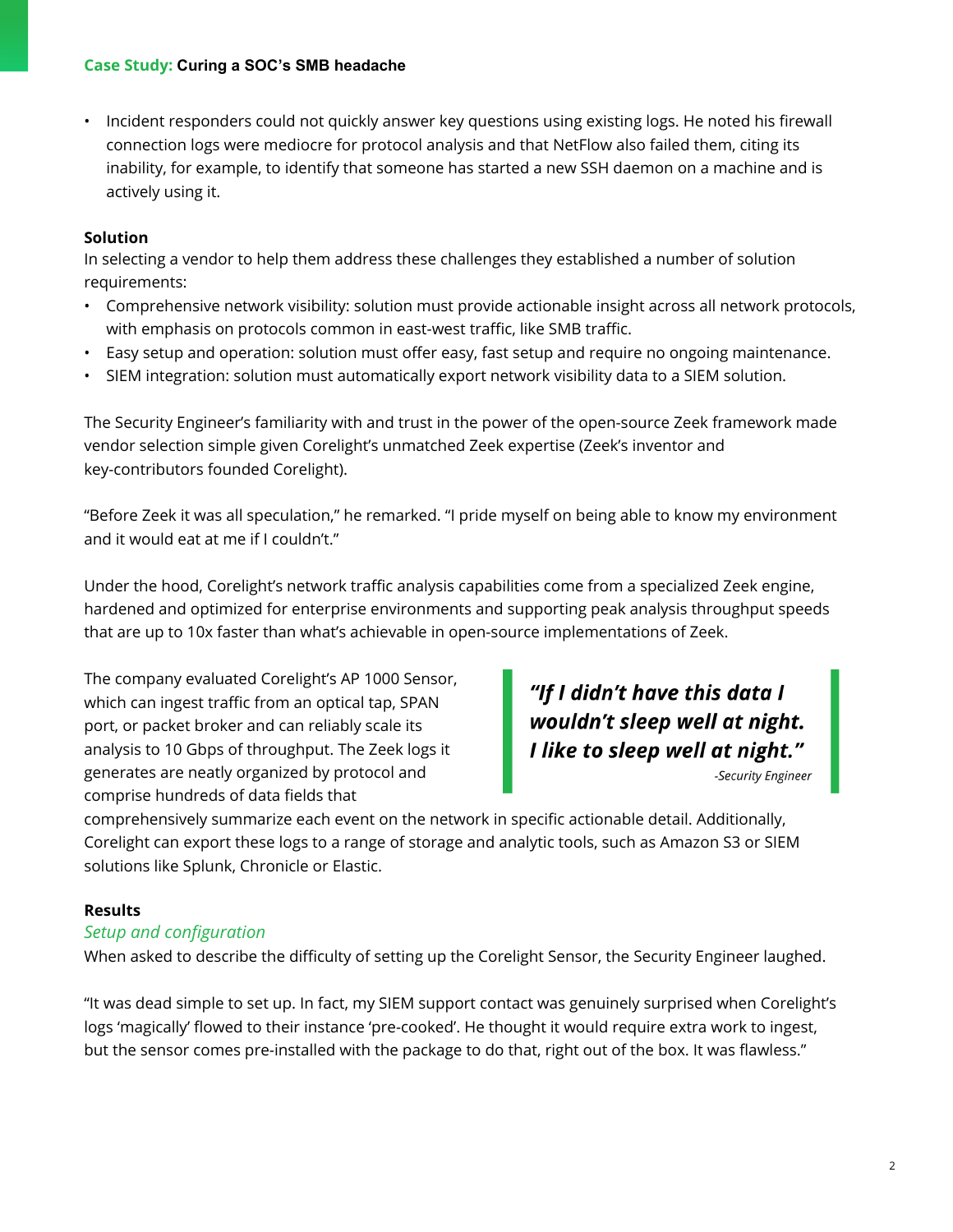#### **Case Study: Curing a SOC's SMB headache**

Following a test period, the SOC team determined that Corelight met and excelled in all solution requirements, and witnessed a dramatic example of the power of Corelight and Zeek during their technical evaluation period.

# *Corelight's SMB logs save the holiday*

On the eve of the company's December holiday period, the Security Engineer's boss asked his team to undertake a critical investigation to understand if unauthorized internal sources had accessed a sensitive file on an SMB share.

When later asked to estimate how long it would have taken to resolve this issue without Corelight's SMB logs, the Security Engineer shuddered. "I don't even know that we would have been able to resolve it definitively. Which is scary, we probably would've had to forensically image the file server," he said. "There is no way to easily digest thousands of gigabytes of (read/write) access files from a host-based side."

"These logs validate what's happening on your network vs. what you think may be happening."

-Security engineer

Instead, he searched Corelight's network logs in his SIEM for the file name and quickly located it and its unique Zeek file ID (which allows quick pivots to see where else that file has appeared, across all network protocols, regardless of the file name). The Corelight Sensor's rich SMB protocol log showed that an individual had, in fact, accessed the file in question.

The Security Engineer and his team discovered, documented, and shared this evidence with his boss in a matter of minutes and then left the office to join his family for the holiday, investigation completed.

## *Debugging an IDS*

The data generated by the Corelight Sensor has also empowered their SOC to easily separate false positives from true positives in their alert stream by providing the context and evidence missing from these alerts.

"Whenever I need to debug something going wrong with Snort or my commercial IDS, I can identify what really happened using Corelight's Zeek logs," he said. "These logs validate what's happening on your network vs. what you think may be happening."

## *SMTP visibility & log enrichment*

The Security Engineer also took advantage of the Zeek platform's extensibility, writing a custom script to automatically append the company's classifiers for sensitive emails and documents to Corelight's SMTP Zeek logs.